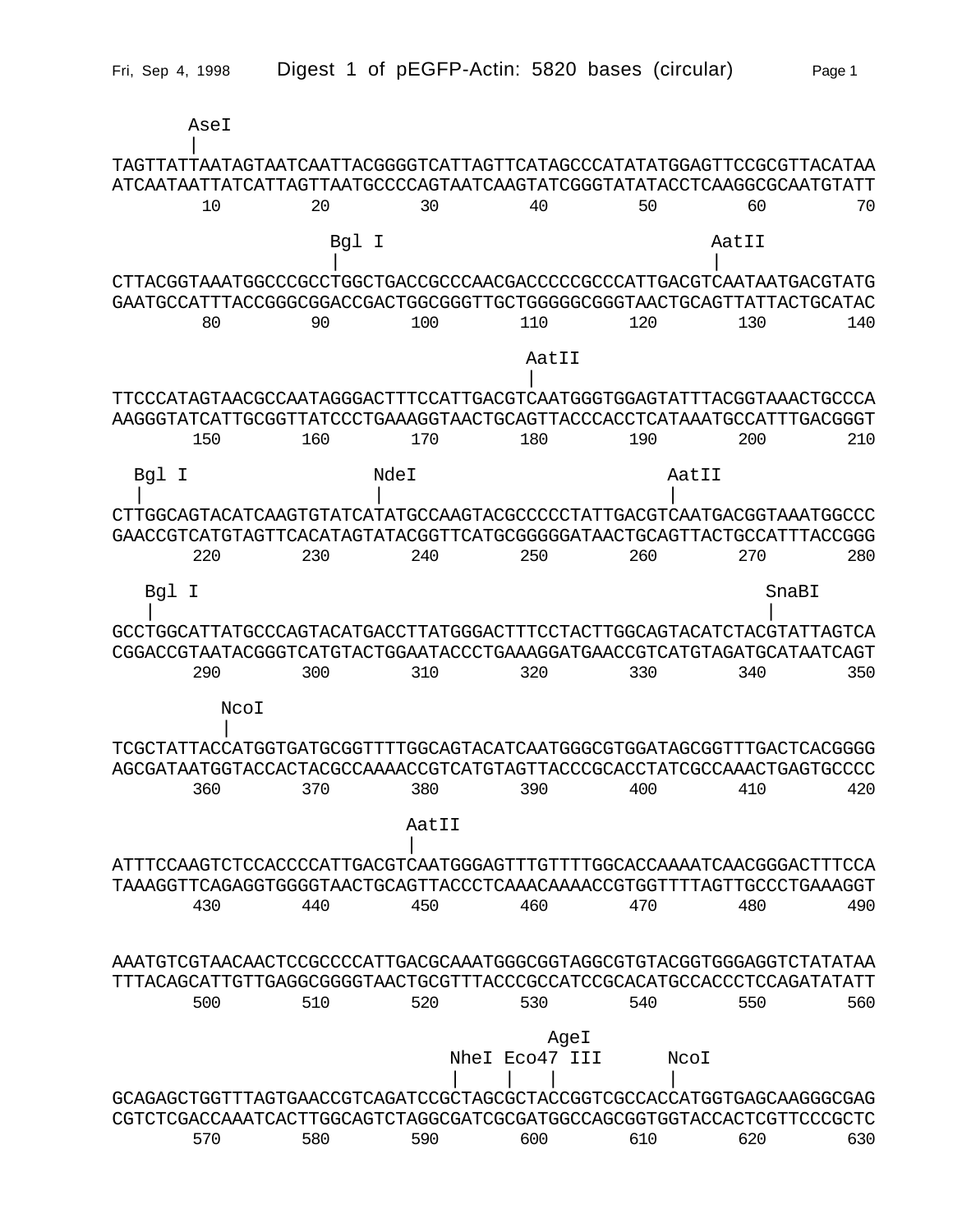|                                                                                                                                                  | <b>BseRI</b> |                     |      |                     |      |                     |
|--------------------------------------------------------------------------------------------------------------------------------------------------|--------------|---------------------|------|---------------------|------|---------------------|
|                                                                                                                                                  |              |                     |      |                     |      |                     |
| GAGCTGTTCACCGGGGTGGTGCCCATCCTGGTCGAGCTGGACGGCGACGTAAACGGCCACAAGTTCAGCG<br>CTCGACAAGTGGCCCCACCACGGGTAGGACCAGCTCGACCTGCCGCTGCATTTGCCGGTGTTCAAGTCGC |              |                     |      |                     |      |                     |
| 640                                                                                                                                              | 650          | 660                 | 670  | 680                 | 690  | 700                 |
|                                                                                                                                                  |              |                     |      |                     |      |                     |
|                                                                                                                                                  |              |                     |      | BsgI                |      |                     |
| BcgI                                                                                                                                             |              |                     | BcgI |                     |      | ECO <sub>57</sub> I |
| TGTCCGGCGAGGGCGAGGGCGATGCCACCTACGGCAAGCTGACCCTGAAGTTCATCTGCACCACCGGCAA                                                                           |              |                     |      |                     |      |                     |
| ACAGGCCGCTCCCGCTCCCGCTACGGTGGATGCCGTTCGACTGGGACTTCAAGTAGACGTGGTGGCCGTT                                                                           |              |                     |      |                     |      |                     |
| 710                                                                                                                                              | 720          | 730                 | 740  | 750                 | 760  | 770                 |
|                                                                                                                                                  |              | <b>BssSI</b>        |      | ECO <sub>57</sub> I |      | BsgI                |
|                                                                                                                                                  |              |                     |      |                     |      |                     |
| GCTGCCCGTGCCCTGGCCCACCCTCGTGACCACCCTGACCTACGGCGTGCAGTGCTTCAGCCGCTACCCC                                                                           |              |                     |      |                     |      |                     |
| CGACGGGCACGGGACCGGGTGGGAGCACTGGTGGGACTGGATGCCGCACGTCACGAAGTCGGCGATGGGG                                                                           |              |                     |      |                     |      |                     |
| 780                                                                                                                                              | 790          | 800                 | 810  | 820                 | 830  | 840                 |
|                                                                                                                                                  |              |                     |      |                     |      |                     |
| GACCACATGAAGCAGCACGACTTCTTCAAGTCCGCCATGCCCGAAGGCTACGTCCAGGAGCGCACCATCT                                                                           |              |                     |      |                     |      |                     |
| CTGGTGTACTTCGTCGTGCTGAAGAAGTTCAGGCGGTACGGGCTTCCGATGCAGGTCCTCGCGTGGTAGA                                                                           |              |                     |      |                     |      |                     |
| 850                                                                                                                                              | 860          | 870                 | 880  | 890                 | 900  | 910                 |
|                                                                                                                                                  |              |                     |      |                     |      |                     |
| TCTTCAAGGACGACGGCAACTACAAGACCCGCGCCGAGGTGAAGTTCGAGGGCGACACCCTGGTGAACCG                                                                           |              |                     |      |                     |      |                     |
| AGAAGTTCCTGCTGCCGTTGATGTTCTGGGCGCGCTCCACTTCAAGCTCCCGCTGTGGGACCACTTGGC                                                                            |              |                     |      |                     |      |                     |
| 920                                                                                                                                              | 930          | 940                 | 950  | 960                 | 970  | 980                 |
|                                                                                                                                                  |              | ECO <sub>57</sub> I |      |                     |      |                     |
| CATCGAGCTGAAGGGCATCGACTTCAAGGAGGACGGCAACATCCTGGGGCACAAGCTGGAGTACAACTAC                                                                           |              |                     |      |                     |      |                     |
| GTAGCTCGACTTCCCGTAGCTGAAGTTCCTCCTGCCGTTGTAGGACCCCGTGTTCGACCTCATGTTGATG                                                                           |              |                     |      |                     |      |                     |
| 990                                                                                                                                              | 1000         | 1010                | 1020 | 1030                | 1040 | 1050                |
| BpmI                                                                                                                                             |              |                     |      |                     |      |                     |
| AACAGCCACAACGTCTATATCATGGCCGACAAGCAGAAGAACGGCATCAAGGTGAACTTCAAGATCCGCC                                                                           |              |                     |      |                     |      |                     |
| TTGTCGGTGTTGCAGATATAGTACCGGCTGTTCGTCTTCTTGCCGTAGTTCCACTTGAAGTTCTAGGCGG                                                                           |              |                     |      |                     |      |                     |
| 1060                                                                                                                                             | 1070         | 1080                | 1090 | 1100                | 1110 | 1120                |
|                                                                                                                                                  |              |                     |      |                     |      |                     |
|                                                                                                                                                  |              |                     |      | BsgI                |      |                     |
| ACAACATCGAGGACGGCAGCGTGCAGCTCGCCGACCACTACCAGCAGAACACCCCCATCGGCGACGGCCC                                                                           |              |                     |      |                     |      |                     |
| TGTTGTAGCTCCTGCCGTCGCACGTCGAGCGGCTGGTGATGGTCGTCTTGTGGGGGTAGCCGCTGCCGGG                                                                           |              |                     |      |                     |      |                     |
| 1130                                                                                                                                             | 1140         | 1150                | 1160 | 1170                | 1180 | 1190                |
|                                                                                                                                                  |              |                     |      |                     |      |                     |
| CGTGCTGCTGCCCGACAACCACTACCTGAGCACCCAGTCCGCCCTGAGCAAAGACCCCAACGAGAAGCGC                                                                           |              |                     |      |                     |      |                     |
| GCACGACGACGGGCTGTTGGTGATGGACTCGTGGGTCAGGCGGGACTCGTTTCTGGGGTTGCTCTTCGCG                                                                           |              |                     |      |                     |      |                     |
| 1200                                                                                                                                             | 1210         | 1220                | 1230 | 1240                | 1250 | 1260                |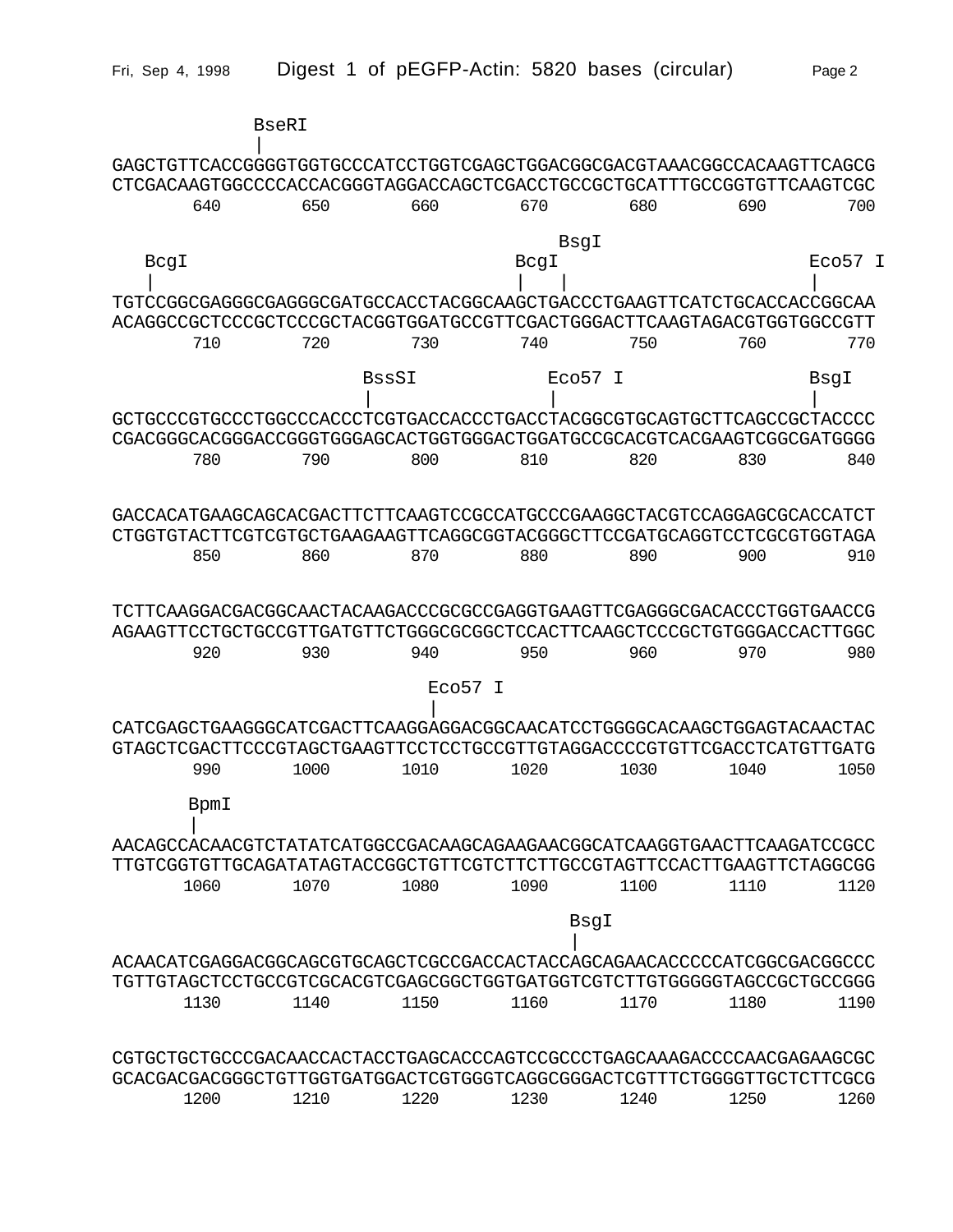|              |               |      |                               | BpmI                                                                                                                                                     |                        | BsrGI                        |      |
|--------------|---------------|------|-------------------------------|----------------------------------------------------------------------------------------------------------------------------------------------------------|------------------------|------------------------------|------|
|              |               |      |                               | GATCACATGGTCCTGCTGGAGTTCGTGACCGCCGCCGGGATCACTCTCGGCATGGACGAGCTGTACAAGT<br>CTAGTGTACCAGGACGACCTCAAGCACTGGCGGCGCCCTAGTGAGAGCCGTACCTGCTCGACATGTTCA          |                        |                              |      |
|              | 1270          | 1280 | 1290                          | 1300                                                                                                                                                     | 1310                   | 1320                         | 1330 |
|              | XhoI          |      |                               |                                                                                                                                                          |                        |                              |      |
| <b>BspEI</b> | II<br>Bg1     |      | <b>ECORV</b>                  | CCGGACTCAGATCTCGAGCTATGGATGATGATATCGCCGCGCTCGTCGTCGACAACGGCTCCGGCATGTG                                                                                   | Sal I                  |                              |      |
|              | 1340          | 1350 | 1360                          | GGCCTGAGTCTAGAGCTCGATACCTACTACTATAGCGGCGCGAGCAGCAGCTGTTGCCGAGGCCGTACAC<br>1370                                                                           | 1380                   | 1390                         | 1400 |
|              | NaeI<br>NgoMI |      | Bgl I<br>SmaI<br>BbsI<br>XmaI |                                                                                                                                                          |                        | BbeI<br>EheI<br>NarI<br>KasI |      |
|              | 1410          | 1420 | 1430                          | CAAGGCCGGCTTCGCGGGCGACGATGCCCCCCGGGCCGTCTTCCCCTCCATCGTGGGGCGCCCCAGGCAC<br>GTTCCGGCCGAAGCGCCCGCTGCTACGGGGGGCCCGGCAGAAGGGGAGGTAGCACCCCGCGGGGTCCGTG<br>1440 | 1450                   | 1460                         | 1470 |
|              | 1480          | 1490 | 1500                          | CAGGGCGTGATGGTGGCATGGGTCAGAAGGATTCCTATGTGGGCGACGAGGCCCAGAGCAAGAGAGGCA<br>GTCCCGCACTACCACCCGTACCCAGTCTTCCTAAGGATACACCCGCTGCTCCGGGTCTCGTTCTCTCCGT<br>1510  | 1520                   | 1530                         | 1540 |
|              |               |      | Eco57 I                       |                                                                                                                                                          |                        |                              |      |
|              | 1550          | 1560 | 1570                          | TCCTCACCCTGAAGTACCCCATCGAGCACGGCATCGTCACCAACTGGGACGACATGGAGAAAATCTGGCA<br>AGGAGTGGGACTTCATGGGGTAGCTCGTGCCGTAGCAGTGGTTGACCCTGCTGTACCTCTTTTAGACCGT<br>1580 | 1590                   | 1600                         | 1610 |
|              |               |      |                               |                                                                                                                                                          | <b>BseRI</b><br>DraIII |                              |      |
|              |               |      |                               | CCACACCTTCTACAATGAGCTGCGTGTGGCTCCCGAGGAGCACCCCGTGCTGCTGACCGAGGCCCCCCTG<br>GGTGTGGAAGATGTTACTCGACGCACACCGAGGGCTCCTCGTGGGGCACGACGACTGGCTCCGGGGGGAC         |                        |                              |      |
|              | 1620          | 1630 | 1640                          | 1650                                                                                                                                                     | 1660                   | 1670                         | 1680 |
|              |               |      |                               | BsaI                                                                                                                                                     |                        |                              |      |
|              |               |      |                               | AACCCCAAGGCCAACCGCGAGAAGATGACCCAGATCATGTTTGAGACCTTCAACACCCCAGCCATGTACG<br>TTGGGGTTCCGGTTGGCGCTCTTCTACTGGGTCTAGTACAAACTCTGGAAGTTGTGGGGTCGGTACATGC         |                        |                              |      |
|              | 1690          | 1700 | 1710                          | 1720                                                                                                                                                     | 1730                   | 1740                         | 1750 |
|              |               |      |                               | TTGCTATCCAGGCTGTGCTATCCCTGTACGCCTCTGGCCGTACCACTGGCATCGTGATGGACTCCGGTGA<br>AACGATAGGTCCGACACGATAGGGACATGCGGAGACCGGCATGGTGACCGTAGCACTACCTGAGGCCACT         |                        |                              |      |
|              | 1760          | 1770 | 1780                          | 1790                                                                                                                                                     | 1800                   | 1810                         | 1820 |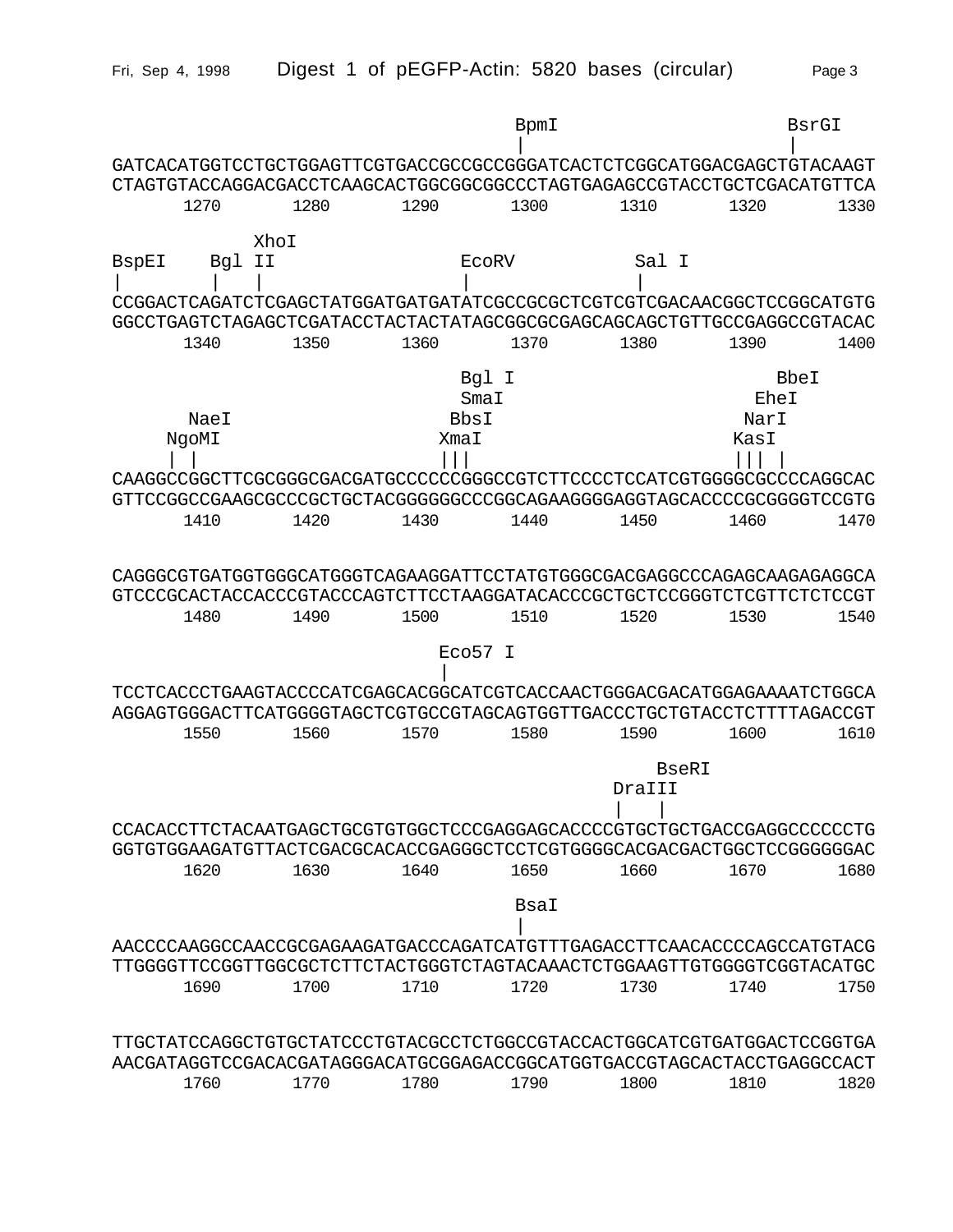| BstEII<br>Tth111 I<br>CGGGGTCACCCACACTGTGCCCATCTACGAGGGGTATGCCCTCCCCCATGCCATCCTGCGTCTGGACCTG                                                             | BcgI<br>DraTTT |                       |               | BcgI | XcmI |      |
|----------------------------------------------------------------------------------------------------------------------------------------------------------|----------------|-----------------------|---------------|------|------|------|
| GCCCCAGTGGGTGTGACACGGGTAGATGCTCCCCATACGGGAGGGGTACGGTAGGACGCAGACCTGGAC<br>1830                                                                            | 1840           | 1850                  | 1860          | 1870 | 1880 | 1890 |
| PpuMI                                                                                                                                                    |                | BspHI                 |               |      |      | EagI |
| GCTGGCCGGGACCTGACTGACTACCTCATGAAGATCCTCACCGAGCGCGGCTACAGCTTCACCACCACGG<br>CGACCGGCCCTGGACTGACTGATGGAGTACTTCTAGGAGTGGCTCGCGCCGATGTCGAAGTGGTGGTGCC<br>1900 | 1910           | 1920                  | 1930          | 1940 | 1950 | 1960 |
| BsrBI                                                                                                                                                    |                |                       |               |      |      |      |
| CCGAGCGGGAAATCGTGCGTGACATTAAGGAGAAGCTGTGCTACGTCGCCCTGGACTTCGAGCAAGAGAT<br>GGCTCGCCCTTTAGCACGCACTGTAATTCCTCTTCGACACGATGCAGCGGGACCTGAAGCTCGTTCTCTA         |                |                       |               |      |      |      |
| 1970                                                                                                                                                     | 1980           | 1990<br>SapI          | 2000          | 2010 | 2020 | 2030 |
| MscI<br>BseRI                                                                                                                                            |                | EarI<br>XcmI          |               | BpmI | DrdT |      |
| GGCCACGGCTGCTTCCAGCTCCTCCCTGGAGAAGAGCTACGAGCTGCCTGACGGCCAGGTCATCACCATT<br>CCGGTGCCGACGAAGGTCGAGGAGGGACCTCTTCTCGATGCTCGACGGACTGCCGGTCCAGTAGTGGTAA         |                |                       |               |      |      |      |
| 2040<br>BsrBI                                                                                                                                            | 2050           | 2060                  | 2070          | 2080 | 2090 | 2100 |
| BsrDI                                                                                                                                                    |                | Bsu36<br>$\top$       | EarI          |      |      |      |
| 2110                                                                                                                                                     | 2120           | 2130                  | 2140          | 2150 | 2160 | 2170 |
|                                                                                                                                                          |                | <b>BspHI</b>          |               |      |      |      |
| TCCACGAAACTACCTTCAACTCCATCATGAAGTGTGACGTGGACATCCGCAAAGACCTGTACGCCAACAC<br>AGGTGCTTTGATGGAAGTTGAGGTAGTACTTCACACTGCACCTGTAGGCGTTTCTGGACATGCGGTTGTG         |                |                       |               |      |      |      |
| 2180                                                                                                                                                     | 2190           | 2200                  | 2210<br>BsrDT | 2220 | 2230 | 2240 |
| AGTGCTGTCTGGCGGCACCACCATGTACCCTGGCATTGCCGACAGGATGCAGAAGGAGATCACTGCCCTG                                                                                   |                |                       |               |      |      |      |
| TCACGACAGACCGCCTGGTGGTACATGGGACCGTAACGGCTGTCCTACGTCTTCCTCTACTGACGGGAC<br>2250                                                                            | 2260           | 2270                  | 2280          | 2290 | 2300 | 2310 |
|                                                                                                                                                          |                | BsrDI<br><b>BseRI</b> |               |      |      |      |
|                                                                                                                                                          |                | BsaBI                 |               | ScaI |      |      |
| GCACCCAGCACAATGAAGATCAAGATCATTGCTCCTCCTGAGCGCAAGTACTCCGTGTGGATCGGCGGCT<br>CGTGGGTCGTGTTACTTCTAGTTCTAGTAACGAGGAGGACTCGCGTTCATGAGGCACACCTAGCCGCCGA         |                |                       |               |      |      |      |
| 2320                                                                                                                                                     | 2330           | 2340                  | 2350          | 2360 | 2370 | 2380 |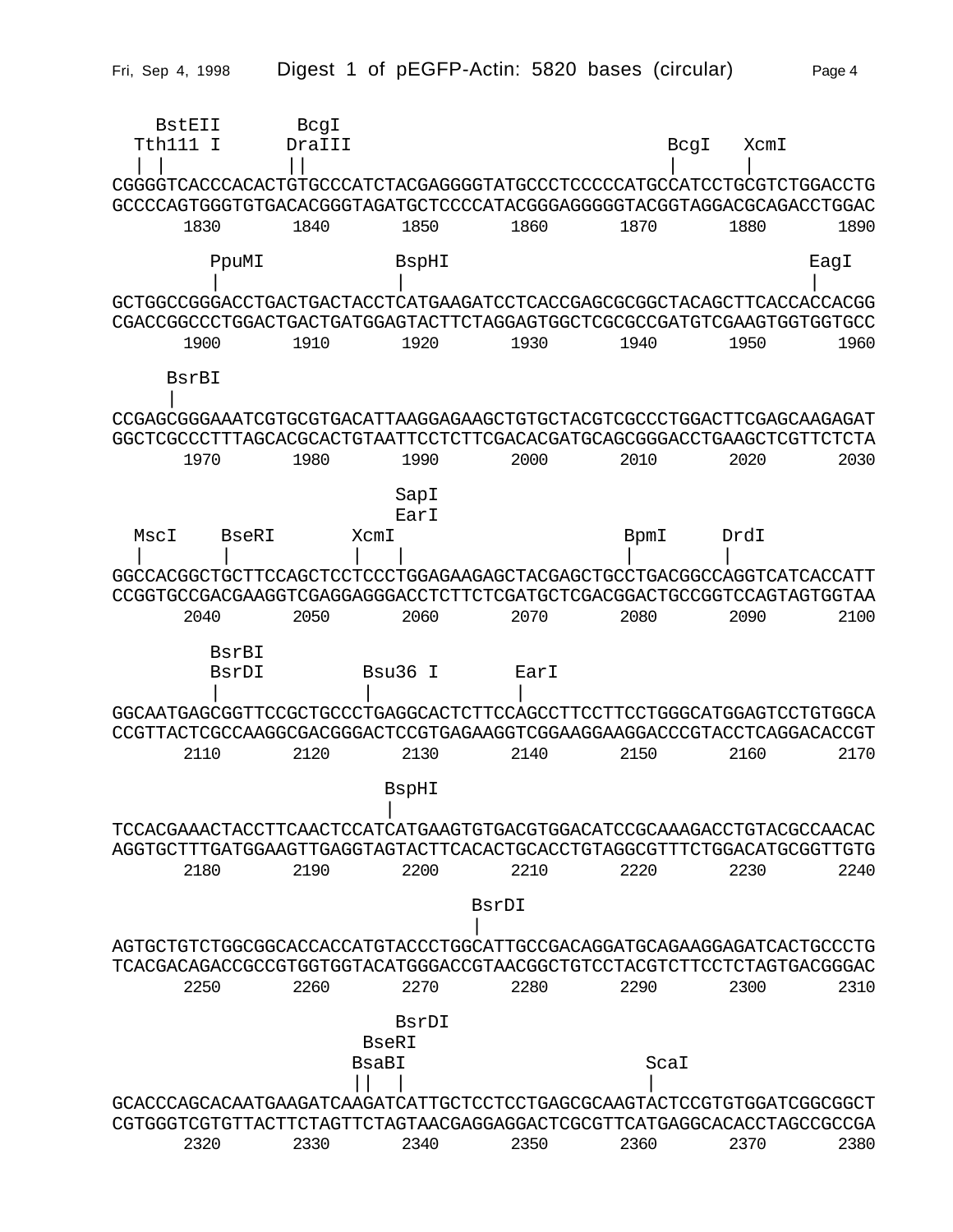|                     |      |        |       | <b>BsaBI</b> |       |                                                                                                                                                 |      |
|---------------------|------|--------|-------|--------------|-------|-------------------------------------------------------------------------------------------------------------------------------------------------|------|
|                     |      |        |       |              |       |                                                                                                                                                 |      |
|                     | 2390 | 2400   | 2410  | 2420         | 2430  | 2440                                                                                                                                            | 2450 |
|                     |      |        |       |              |       | BsaBI                                                                                                                                           |      |
|                     |      |        | BamHI | XbaI         | Bcl I |                                                                                                                                                 |      |
|                     |      |        |       |              |       | CTCCATCGTCCACCGCAAATGCTTCTAGGGATCCACCGGATCTAGATAACTGATCATAATCAGCCATACC                                                                          |      |
|                     | 2460 | 2470   | 2480  | 2490         | 2500  | GAGGTAGCAGGTGGCGTTTACGAAGATCCCTAGGTGGCCTAGATCTATTGACTAGTATTAGTCGGTATGG<br>2510                                                                  | 2520 |
|                     |      |        | DraI  |              |       |                                                                                                                                                 |      |
|                     |      |        |       |              |       |                                                                                                                                                 |      |
|                     |      |        |       |              |       | ACATTTGTAGAGGTTTTACTTGCTTTAAAAAACCTCCCACACCTCCCCCTGAACCTGAAACATAAAATGA<br>TGTAAACATCTCCAAAATGAACGAAATTTTTTGGAGGGTGTGGAGGGGACTTGGACTTTGTATTTTACT |      |
|                     | 2530 | 2540   | 2550  | 2560         | 2570  | 2580                                                                                                                                            | 2590 |
|                     |      |        |       |              |       |                                                                                                                                                 |      |
| <b>BsmI</b><br>MfeI |      | HpaI   |       |              |       |                                                                                                                                                 |      |
|                     |      |        |       |              |       |                                                                                                                                                 |      |
|                     |      |        |       |              |       | ATGCAATTGTTGTTGTTAACTTGTTTATTGCAGCTTATAATGGTTACAAATAAAGCAATAGCATCACAAA                                                                          |      |
|                     |      |        |       |              |       | TACGTTAACAACAACAATTGAACAAATAACGTCGAATATTACCAATGTTTATTTCGTTATCGTAGTGTTT                                                                          |      |
|                     | 2600 | 2610   | 2620  | 2630         | 2640  | 2650                                                                                                                                            | 2660 |
|                     |      |        | BsmI  |              |       |                                                                                                                                                 |      |
|                     |      |        |       |              |       | TTTCACAAATAAAGCATTTTTTCACTGCATTCTAGTTGTGGTTTGTCCAAACTCATCAATGTATCTTAA                                                                           |      |
|                     | 2670 | 2680   | 2690  | 2700         | 2710  | AAAGTGTTTATTTCGTAAAAAAAGTGACGTAAGATCAACACCAAACAGGTTTGAGTAGTTACATAGAATT<br>2720                                                                  | 2730 |
|                     |      |        |       |              |       |                                                                                                                                                 |      |
| MluI                |      | SspI   |       |              |       |                                                                                                                                                 |      |
|                     |      |        |       |              |       | CGCGTAAATTGTAAGCGTTAATATTTTGTTAAAATTCGCGTTAAATTTTTGTTAAATCAGCTCATTTTTT                                                                          |      |
|                     | 2740 | 2750   | 2760  | 2770         | 2780  | GCGCATTTAACATTCGCAATTATAAAACAATTTTAAGCGCAATTTAAAAACAATTTAGTCGAGTAAAAAA<br>2790                                                                  | 2800 |
|                     |      |        |       |              |       |                                                                                                                                                 |      |
|                     |      |        |       |              |       | AACCAATAGGCCGAAATCGGCAAAATCCCTTATAAATCAAAAGAATAGACCGAGATAGGGTTGAGTGTTG                                                                          |      |
|                     | 2810 | 2820   | 2830  | 2840         | 2850  | TTGGTTATCCGGCTTTAGCCGTTTTAGGGAATATTTAGTTTTCTTATCTGGCTCTATCCCAACTCACAAC<br>2860                                                                  | 2870 |
|                     |      |        |       |              |       |                                                                                                                                                 |      |
|                     |      |        |       |              | DrdI  |                                                                                                                                                 |      |
|                     |      |        |       |              |       | TTCCAGTTTGGAACAAGAGTCCACTATTAAAGAACGTGGACTCCAACGTCAAAGGGCGAAAAACCGTCTA                                                                          |      |
|                     | 2880 | 2890   | 2900  | 2910         | 2920  | AAGGTCAAACCTTGTTCTCAGGTGATAATTTCTTGCACCTGAGGTTGCAGTTTCCCGCTTTTTGGCAGAT<br>2930                                                                  | 2940 |
|                     |      |        |       |              |       |                                                                                                                                                 |      |
|                     |      | DraIII |       |              |       |                                                                                                                                                 |      |
|                     |      |        |       |              |       | TCAGGGCGATGGCCCACTACGTGAACCATCACCCTAATCAAGTTTTTTGGGGTCGAGGTGCCGTAAAGCA                                                                          |      |
|                     | 2950 | 2960   | 2970  | 2980         | 2990  | AGTCCCGCTACCGGGTGATGCACTTGGTAGTGGGATTAGTTCAAAAAACCCCAGCTCCACGGCATTTCGT<br>3000                                                                  | 3010 |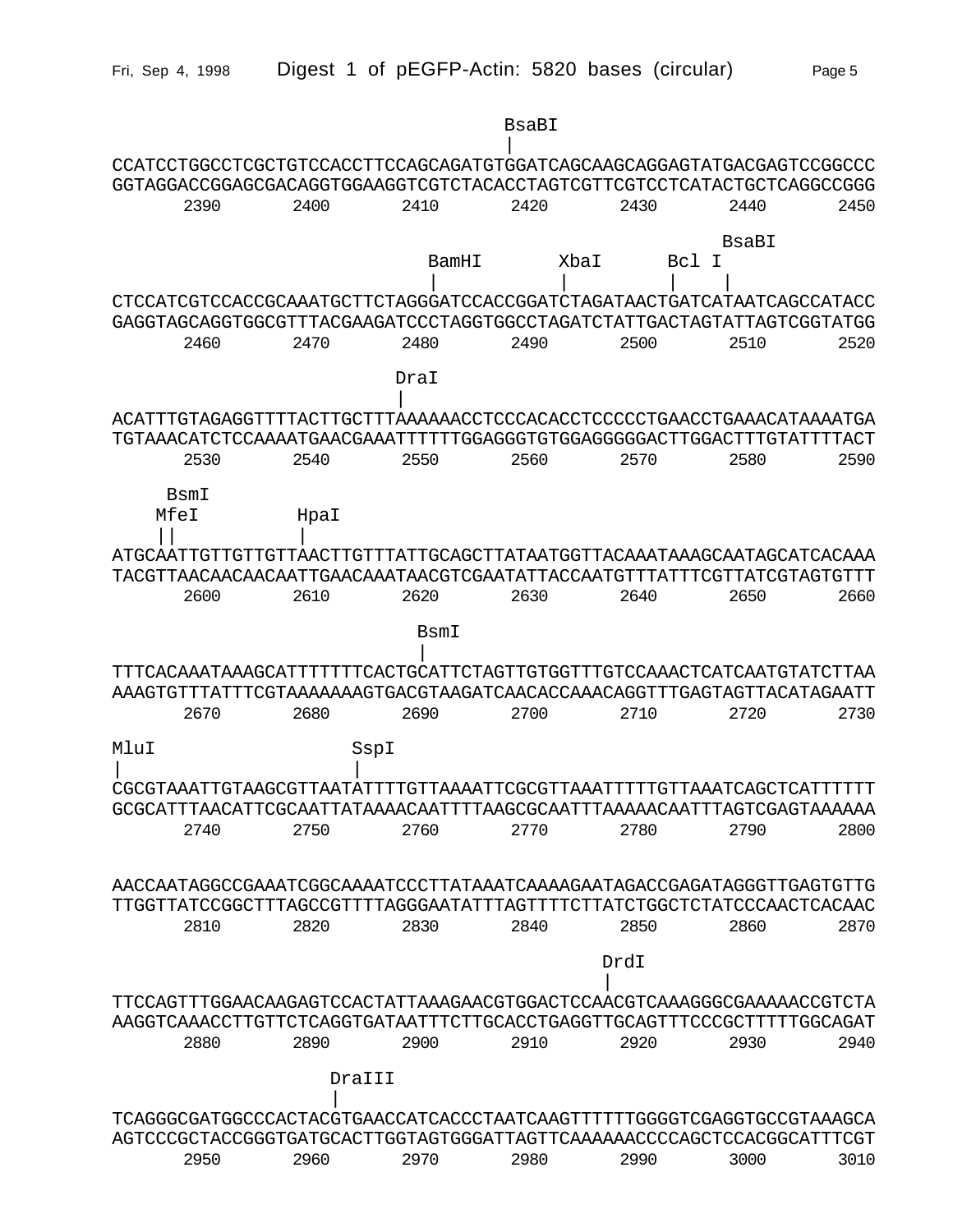| Fri, Sep 4, 1998                                                       |              |       | Digest 1 of pEGFP-Actin: 5820 bases (circular) |                |         | Page 6 |
|------------------------------------------------------------------------|--------------|-------|------------------------------------------------|----------------|---------|--------|
|                                                                        |              |       |                                                | NgoMI          | NaeI    |        |
| CTAAATCGGAACCCTAAAGGGAGCCCCCGATTTAGAGCTTGACGGGGAAAGCCGGCGAACGTGGCGAGAA |              |       |                                                |                |         |        |
| GATTTAGCCTTGGGATTTCCCTCGGGGGCTAAATCTCGAACTGCCCCTTTCGGCCGCTTGCACCGCTCTT |              |       |                                                |                |         |        |
| 3020                                                                   | 3030         | 3040  | 3050                                           | 3060           | 3070    | 3080   |
|                                                                        |              | BsrBI |                                                |                |         |        |
| AGGAAGGGAAGAAAGCGAAAGGAGCGGGCGCTAGGGCGCTGGCAAGTGTAGCGGTCACGCTGCGCGTAAC |              |       |                                                |                |         |        |
| TCCTTCCCTTCTTTCGCTTTCCTCGCCCGCGATCCCGCGACCGTTCACATCGCCAGTGCGACGCGCATTG |              |       |                                                |                |         |        |
| 3090                                                                   | 3100         | 3110  | 3120                                           | 3130           | 3140    | 3150   |
|                                                                        |              |       |                                                |                |         |        |
| CACCACACCCGCCGCGCTTAATGCGCCGCTACAGGGCGCGTCAGGTGGCACTTTTCGGGGAAATGTGCGC |              |       |                                                |                |         |        |
| GTGGTGTGGGCGGCGCGAATTACGCGGCGATGTCCCGCGCAGTCCACCGTGAAAAGCCCCTTTACACGCG |              |       |                                                |                |         |        |
| 3160                                                                   | 3170         | 3180  | 3190                                           | 3200           | 3210    | 3220   |
|                                                                        |              |       |                                                |                |         |        |
|                                                                        |              |       |                                                | BspHI<br>BsrBI |         |        |
|                                                                        |              |       |                                                |                |         |        |
| GGAACCCCTATTTGTTTATTTTTCTAAATACATTCAAATATGTATCCGCTCATGAGACAATAACCCTGAT |              |       |                                                |                |         |        |
| CCTTGGGGATAAACAAATAAAAAGATTTATGTAAGTTTATACATAGGCGAGTACTCTGTTATTGGGACTA |              |       |                                                |                |         |        |
| 3230                                                                   | 3240         | 3250  | 3260                                           | 3270           | 3280    | 3290   |
|                                                                        | SspI<br>EarI |       | Bsu36 I                                        |                | PvuII   |        |
|                                                                        |              |       |                                                |                |         |        |
| AAATGCTTCAATAATATTGAAAAAGGAAGAGTCCTGAGGCGGAAAGAACCAGCTGTGGAATGTGTCTCAG |              |       |                                                |                |         |        |
| TTTACGAAGTTATTATAACTTTTTCCTTCTCAGGACTCCGCCTTTCTTGGTCGACACCTTACACACAGTC |              |       |                                                |                |         |        |
| 3300                                                                   | 3310         | 3320  | 3330                                           | 3340           | 3350    | 3360   |
|                                                                        |              |       |                                                |                | NsiI    |        |
|                                                                        |              |       |                                                |                | SphI    |        |
|                                                                        |              |       |                                                |                | Ppu10 I |        |
|                                                                        |              |       |                                                |                |         |        |
|                                                                        |              |       |                                                |                |         |        |
|                                                                        |              |       |                                                |                |         |        |
| 3370                                                                   | 3380         | 3390  | 3400                                           | 3410           | 3420    | 3430   |
|                                                                        |              |       |                                                |                | NsiI    |        |
|                                                                        |              |       |                                                |                | SphI    |        |
| SexAI                                                                  |              |       |                                                |                | Ppu10 I |        |
|                                                                        |              |       |                                                |                |         |        |
|                                                                        |              |       |                                                |                |         |        |
|                                                                        |              |       |                                                |                |         |        |
| 3440                                                                   | 3450         | 3460  | 3470                                           | 3480           | 3490    | 3500   |
|                                                                        |              |       |                                                |                |         |        |
| AGCAACCATAGTCCCGCCCCTAACTCCGCCCATCCCGCCCCTAACTCCGCCCAGTTCCGCCCATTCTCCG |              |       |                                                |                |         |        |
| TCGTTGGTATCAGGGCGGGGATTGAGGCGGGTAGGGCGGGGATTGAGGCGGGTCAAGGCGGTAAGAGGC  |              |       |                                                |                |         |        |
| 3510                                                                   | 3520         | 3530  | 3540                                           | 3550           | 3560    | 3570   |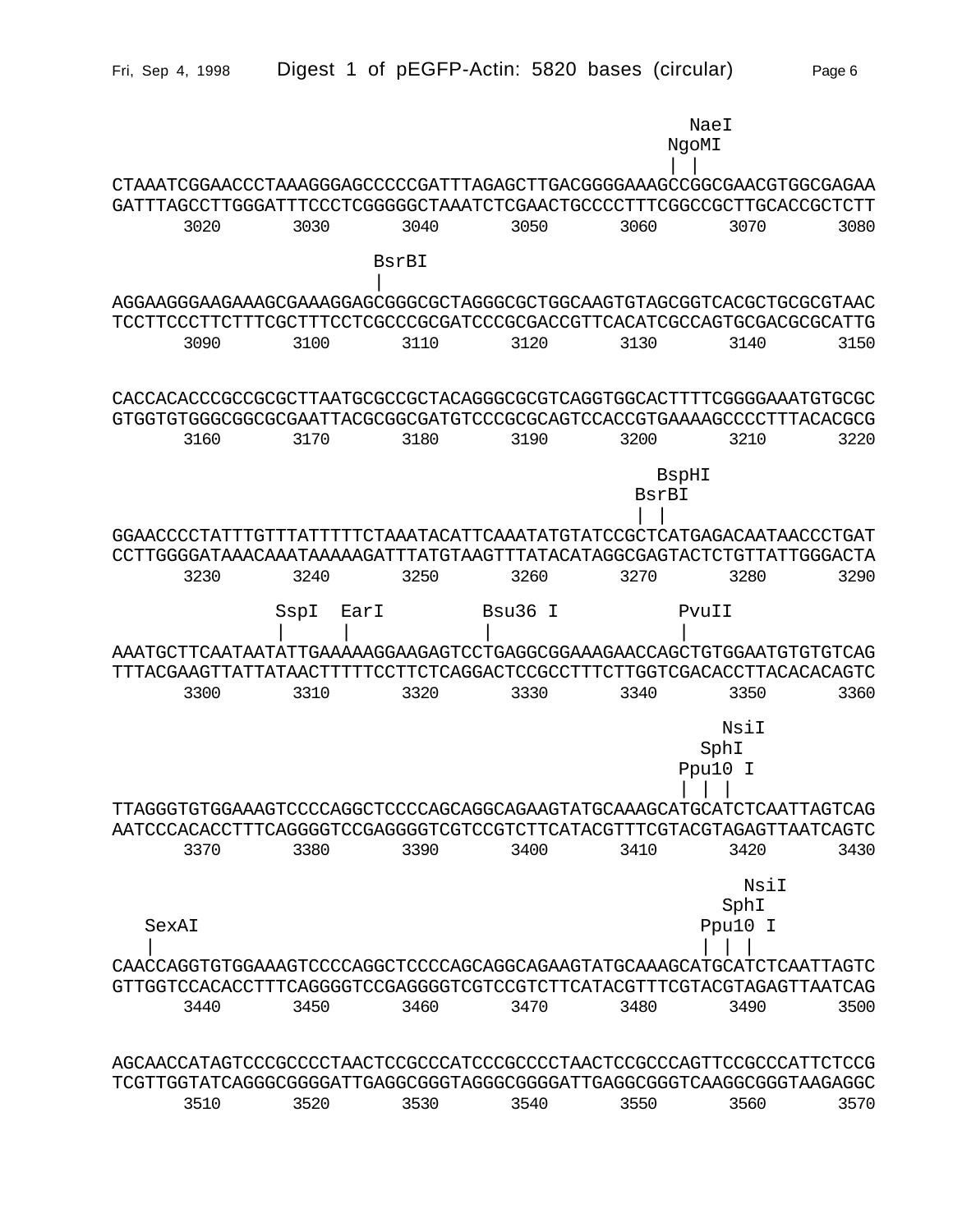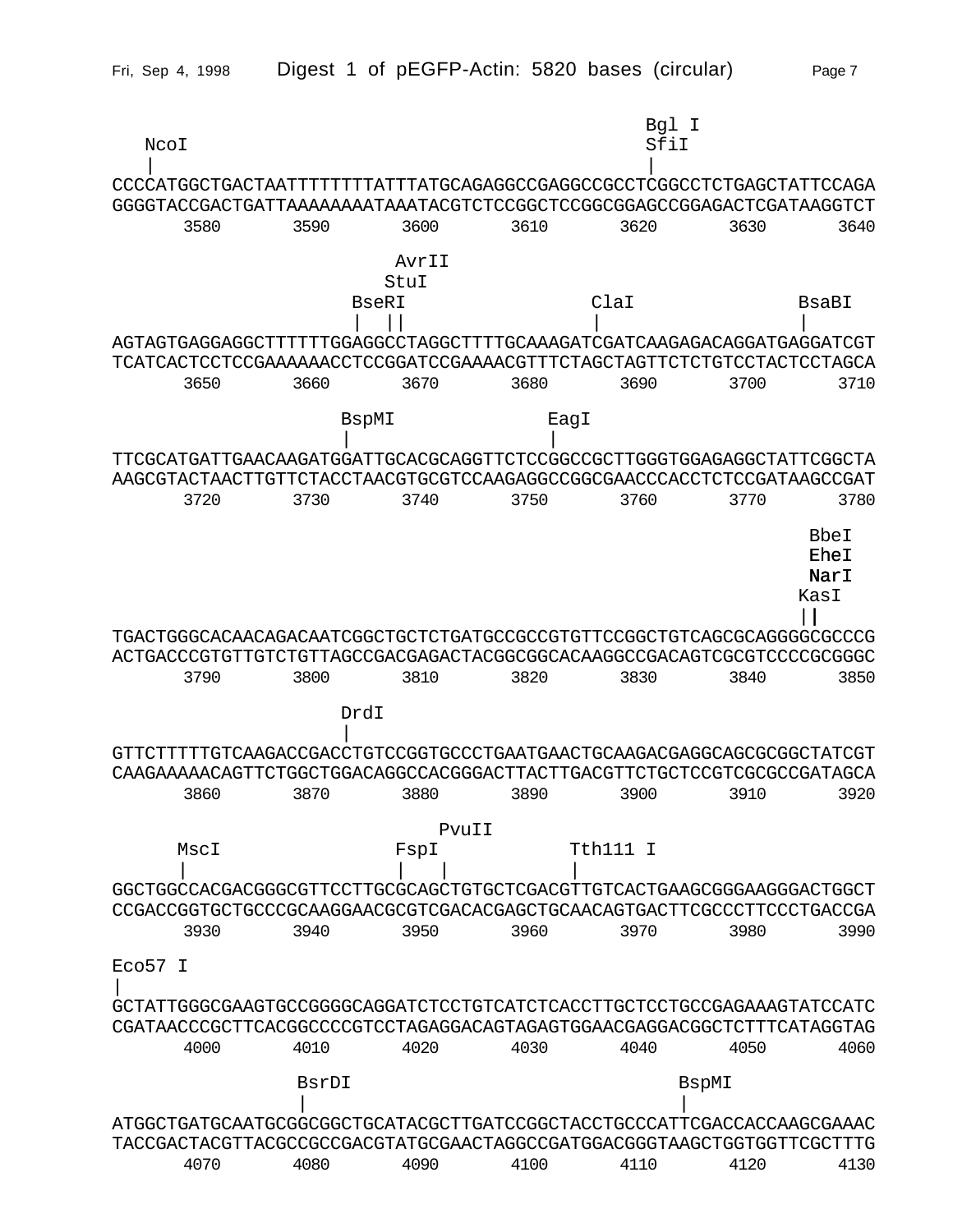| Fri, Sep 4, 1998                                                                                                                                 | Digest 1 of pEGFP-Actin: 5820 bases (circular) |       |      |              | Page 8        |
|--------------------------------------------------------------------------------------------------------------------------------------------------|------------------------------------------------|-------|------|--------------|---------------|
|                                                                                                                                                  |                                                |       |      |              | SapI<br>EarI  |
| ATCGCATCGAGCGAGCACGTACTCGGATGGAAGCCGGTCTTGTCGATCAGGATGATCTGGACGAAGAGCA                                                                           |                                                |       |      |              |               |
| TAGCGTAGCTCGCTCGTGCATGAGCCTACCTTCGGCCAGAACAGCTAGTCCTACTAGACCTGCTTCTCGT<br>4140                                                                   | 4150                                           | 4160  | 4170 | 4180         | 4200<br>4190  |
|                                                                                                                                                  |                                                |       |      | SphI         |               |
|                                                                                                                                                  |                                                |       |      |              |               |
| TCAGGGGCTCGCGCCAGCCGAACTGTTCGCCAGGCTCAAGGCGAGCATGCCCGACGGCGAGGATCTCGTC<br>AGTCCCCGAGCGCGGTCGGCTTGACAAGCGGTCCGAGTTCCGCTCGTACGGGCTGCCGCTCCTAGAGCAG |                                                |       |      |              |               |
| 4210                                                                                                                                             | 4220                                           | 4230  | 4240 | 4250         | 4260<br>4270  |
| NcoI                                                                                                                                             |                                                |       |      |              |               |
| GTGACCCATGGCGATGCCTGCTTGCCGAATATCATGGTGGAAAATGGCCGCTTTTCTGGATTCATCGACT                                                                           |                                                |       |      |              |               |
| CACTGGGTACCGCTACGGACGAACGGCTTATAGTACCACCTTTTACCGGCGAAAAGACCTAAGTAGCTGA                                                                           |                                                |       |      |              |               |
| 4280                                                                                                                                             | 4290                                           | 4300  | 4310 | 4320         | 4330<br>4340  |
| NaeI                                                                                                                                             |                                                |       |      |              | SapI          |
| NgoMI                                                                                                                                            | RsrII                                          |       |      |              | EarI          |
| GTGGCCGGCTGGGTGTGCGGGACCGCTATCAGGACATAGCGTTGGCTACCCGTGATATTGCTGAAGAGCT                                                                           |                                                |       |      |              |               |
| CACCGGCCGACCCACACCGCCTGGCGATAGTCCTGTATCGCAACCGATGGGCACTATAACGACTTCTCGA                                                                           |                                                |       |      |              |               |
| 4350                                                                                                                                             | 4360                                           | 4370  | 4380 | 4390         | 4400<br>4410  |
|                                                                                                                                                  | Eco57 I                                        | BssSI |      | BsrBI        |               |
| TGGCGGCGAATGGGCTGACCGCTTCCTCGTGCTTTACGGTATCGCCGCTCCCGATTCGCAGCGCATCGCC                                                                           |                                                |       |      |              |               |
| ACCGCCGCTTACCCGACTGGCGAAGGAGCACGAAATGCCATAGCGGCGAGGGCTAAGCGTCGCGTAGCGG<br>4420                                                                   | 4430                                           | 4440  | 4450 | 4460         | 4470<br>4480  |
|                                                                                                                                                  |                                                |       |      |              |               |
|                                                                                                                                                  |                                                | BsrBI |      | <b>BstBI</b> |               |
|                                                                                                                                                  |                                                |       |      |              |               |
| 4490                                                                                                                                             | 4500                                           | 4510  | 4520 | 4530         | 4550<br>4540  |
|                                                                                                                                                  |                                                |       |      |              |               |
| <b>BssSI</b><br><b>BspMI</b>                                                                                                                     |                                                |       |      |              |               |
| CAACCTGCCATCACGAGATTTCGATTCCACCGCCGCCTTCTATGAAAGGTTGGGCTTCGGAATCGTTTTC                                                                           |                                                |       |      |              |               |
| GTTGGACGGTAGTGCTCTAAAGCTAAGGTGGCGGCGGAAGATACTTTCCAACCCGAAGCCTTAGCAAAAG                                                                           |                                                |       |      |              |               |
| 4560                                                                                                                                             | 4570                                           | 4580  | 4590 | 4600         | 4620<br>4610  |
| NaeI                                                                                                                                             |                                                |       |      |              |               |
| NgoMI<br>BpmI                                                                                                                                    |                                                |       |      |              | BpmI<br>AvrII |
|                                                                                                                                                  |                                                |       |      |              |               |
| CGGGACGCCCGCTGGATGATCCTCCAGCGCGGGGATCTCATGCTGGAGTTCTTCGCCCACCCTAGGGGGA                                                                           |                                                |       |      |              |               |
| GCCCTGCGGCCGACCTACTAGGAGGTCGCGCCCCTAGAGTACGACCTCAAGAAGCGGGTGGGATCCCCCT<br>4630                                                                   | 4640                                           | 4650  | 4660 | 4670         | 4680<br>4690  |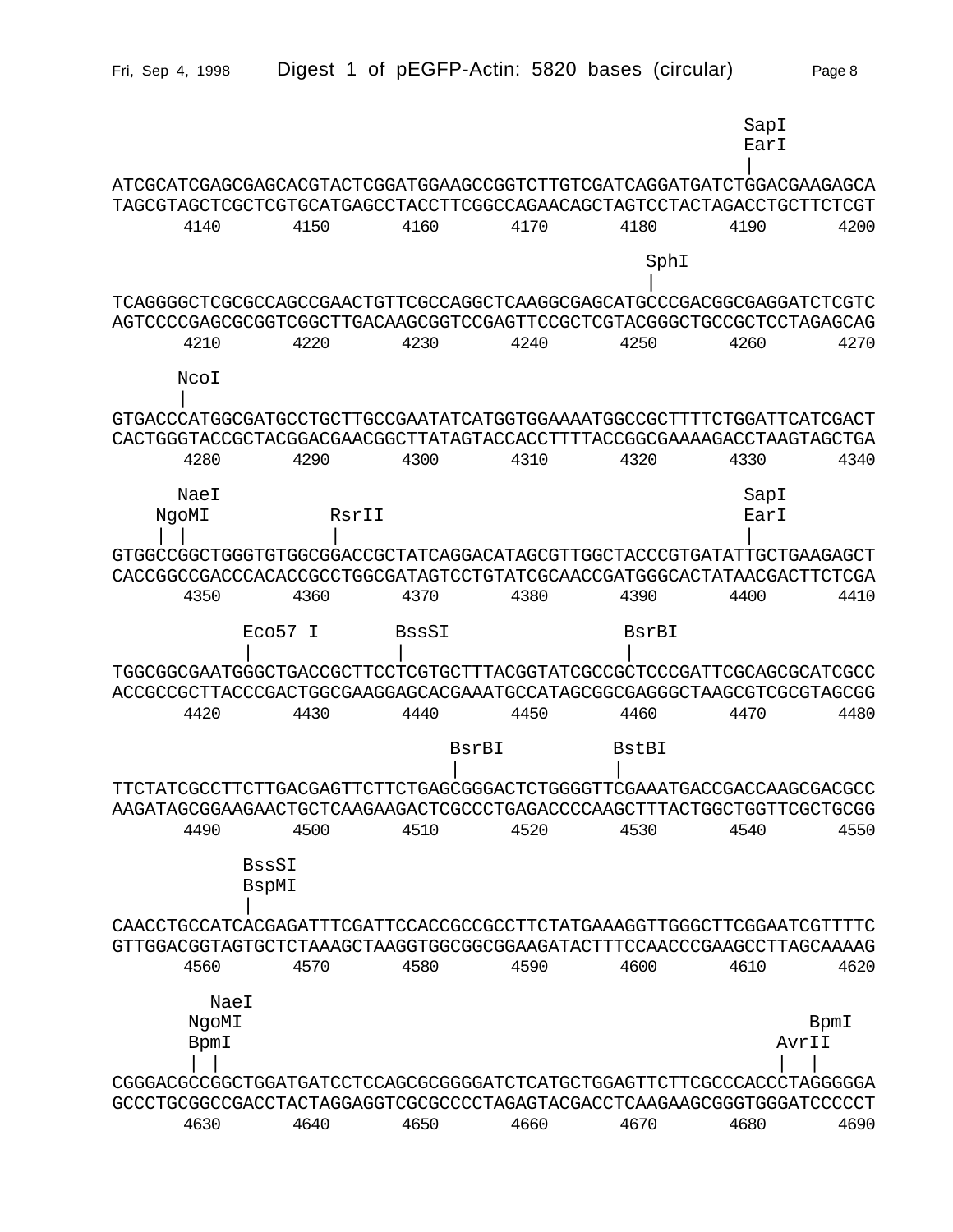| GGCTAACTGAAACACGGAAGGAGACAATACCGGAAGGAACCCGCGCTATGACGGCAATAAAAAGACAGAA<br>CCGATTGACTTTGTGCCTTCCTCTGTTATGGCCTTCCTTGGGCGCGATACTGCCGTTATTTTTCTGTCTT  |      |      |      |         |            |      |
|---------------------------------------------------------------------------------------------------------------------------------------------------|------|------|------|---------|------------|------|
| 4700                                                                                                                                              | 4710 | 4720 | 4730 | 4740    | 4750       | 4760 |
| TAAAACGCACGGTGTTGGGTCGTTTGTTCATAAACGCGGGGTTCGGTCCCAGGGCTGGCACTCTGTCGAT<br>ATTTTGCGTGCCACAACCCAGCAAACAAGTATTTGCGCCCCAAGCCAGGGTCCCGACCGTGAGACACACTA |      |      |      |         |            |      |
| 4770                                                                                                                                              | 4780 | 4790 | 4800 | 4810    | 4820       | 4830 |
| BsaI                                                                                                                                              |      |      |      |         |            |      |
| ACCCCACCGAGAGCCCCATTGGGGCCAATACGCCCGCGTTTCTTCCTTTTCCCCACCCCACCCCCAAGTT                                                                            |      |      |      |         |            |      |
| TGGGGTGGCTCTGGGGTAACCCCGGTTATGCGGGCGCAAAGAAGGAAAAGGGGTGGGGTGGGGGTTCAA<br>4840                                                                     | 4850 | 4860 | 4870 | 4880    | 4890       | 4900 |
|                                                                                                                                                   |      |      |      | AlwNI   | Bsu36<br>T |      |
| CGGGTGAAGGCCCAGGGCTCGCAGCCAACGTCGGGGCGCAGGCCCTGCCATAGCCTCAGGTTACTCATA                                                                             |      |      |      |         |            |      |
| GCCCACTTCCGGGTCCCGAGCGTCGGTTGCAGCCCCCGCCGTCCGGACGGTATCGGAGTCCAATGAGTAT                                                                            |      |      |      |         |            |      |
| 4910                                                                                                                                              | 4920 | 4930 | 4940 | 4950    | 4960       | 4970 |
|                                                                                                                                                   | DraI |      | DraT |         |            |      |
|                                                                                                                                                   |      |      |      |         |            |      |
|                                                                                                                                                   |      |      |      |         |            |      |
| 4980                                                                                                                                              | 4990 | 5000 | 5010 | 5020    | 5030       | 5040 |
| BspHI                                                                                                                                             |      |      |      |         |            |      |
| CTCATGACCAAAATCCCTTAACGTGAGTTTTCGTTCCACTGAGCGTCAGACCCCGTAGAAAAGATCAAAG                                                                            |      |      |      |         |            |      |
| GAGTACTGGTTTTAGGGAATTGCACTCAAAAGCAAGGTGACTCGCAGTCTGGGGCATCTTTTCTAGTTTC                                                                            |      |      |      |         |            |      |
| 5050                                                                                                                                              | 5060 | 5070 | 5080 | 5090    | 5100       | 5110 |
|                                                                                                                                                   |      |      |      |         |            |      |
|                                                                                                                                                   |      |      |      |         |            |      |
| 5120                                                                                                                                              | 5130 | 5140 | 5150 | 5160    | 5170       | 5180 |
|                                                                                                                                                   |      |      |      | Eco57 I |            |      |
| GGTGGTTTGTTTGCCGGATCAAGAGCTACCAACTCTTTTTCCGAAGGTAACTGGCTTCAGCAGAGCGCAG                                                                            |      |      |      |         |            |      |
| CCACCAAACAAACGGCCTAGTTCTCGATGGTTGAGAAAAAGGCTTCCATTGACCGAAGTCGTCTCGCGTC                                                                            |      |      |      |         |            |      |
| 5190                                                                                                                                              | 5200 | 5210 | 5220 | 5230    | 5240       | 5250 |
| ATACCAAATACTGTCCTTCTAGTGTAGCCGTAGTTAGGCCACCACTTCAAGAACTCTGTAGCACCGCCTA                                                                            |      |      |      |         |            |      |
| TATGGTTTATGACAGGAAGATCACATCGGCATCAATCCGGTGGTGAAGTTCTTGAGACATCGTGGCGGAT                                                                            |      |      |      |         |            |      |
| 5260                                                                                                                                              | 5270 | 5280 | 5290 | 5300    | 5310       | 5320 |